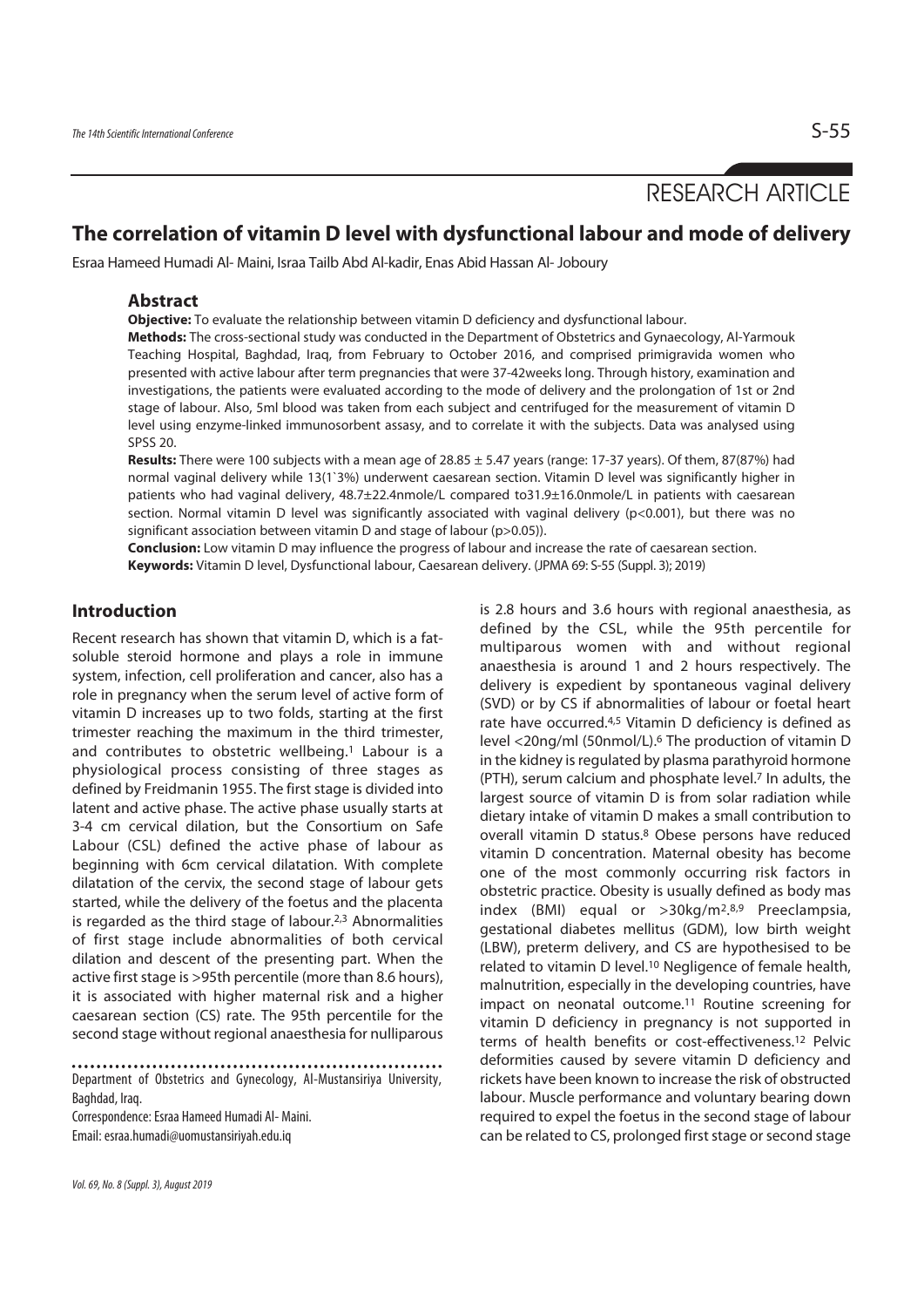of labour, and instrumental delivery. The contractile proteins in myometrial cells are regulated by vitamin D.13

The current study was planned to evaluate the relationship between vitamin D deficiency and dysfunctional labour.

# **Patients and Methods**

The cross-sectional study was conducted in the Department of Obstetrics and Gynaecology, Al-Yarmouk Teaching Hospital, Baghdad, Iraq, from February to October 2016. After taking approval from the institutional ethics committee and the Iraqi Board for Medical Specialisations, primigravida pregnant women aged 17- 37 years in active labour (4cm cervical dilatation with uterine contractions ) with gestational age between 37-42 completed weeks (calculated from reliable last menstrual periods and the first or early 2<sup>nd</sup> trimester ultrasound), with single viable foetus, longitudinal lie and cephalic presentation were enrolled from the labour room.

Those excluded were women aged >37 years; medical conditions like DM, and hypertension; multiple pregnancies; foetal congenital malformation, like anencephaly and hydrocephaly; macrosomic foetus weighing 4kg or more; abnormalities of amniotic fluid; cephalopelvic disproportion; any indication for emergency CS during labour, like foetal distress; intrauterine foetal death; or intrauterine growth restriction.

After getting informed consent from all the subjects, detailed history was taken, including obstetrical, medical, surgical, family and medication aspects.

Examination was done for all pregnant women, and it included the measurements of height and weight, calculation of BMI, measurement of vital signs, general, abdominal and obstetrical examination with the assessment of uterine contractions, foetal heart rate and pelvic examination (pelvimetry). All the woman had undergone investigations for blood group and Rhesus (Rh) factor, complete blood picture. Another 5 millilitres of venous blood was collected and placed in sterile tubes labelled with patient's name. The sample was centrifuged for 15 minute and then kept at -4°C. Vitamin D (25[OH]D) was determined using enzyme-linked immunosorbant assay (ELISA) assay kit (Euroimmun Medizinische Labordiagnostika AG, EQ6411-9601) at a private laboratory. All patient information was plotted on the partograph. The women were followed during their labour for frequent auscultation of foetal heart rate every 15 minutes, monitoring of uterine contraction and per vaginal examination every 2-4 hours. Efficient uterine

contractions were considered when there were three contractions in 10 minutes, with each lasting more than 40 seconds. Augmentation of labour with artificial rupture of membrane and oxytocin infusion were used for patients with inefficient uterine contraction. It was started with 2mIU per minute and was increased gradually in rate of flow and in dose of oxytocin up to 10mIU per minute. First stage of labour was described as the time from diagnosis of labour to full dilatation of the cervix (10cm). Prolongation of the 1st stage of labour was considered when it lasted >8 hours. The 2nd stage was taken as the time from full dilatation of the cervix till the delivery of the foetus. Prolongation of the 2nd stage was considered when it lasted >2hours.

Data was analyzed using SPSS 20 and Minitab 17.1.0 according to the mode and abnormalities of delivery. Anderson darling test, Chi square test and Fisher exact test,were used, where appropriate. Two-sample t test was used to analyse the differences in means and standard deviations (SDs) between the groups. To calculate the odds ratio (OR) and their 95% confidence intervals (CI), binary logistic regression analysis was done. The relationship between different variables was assessed by Linear regression analysis. The value of r, which is the correlation coefficient or standardised beta and is a representative of the magnitude and direction of the relationship, was categorised" r<0.25 weak, 0.25-0.5 mild, 0.5-0.75 moderate, >0.75 strong correlation. P<0.05 was considered statistically significant.

### **Results**

There were 100 subjects with a mean age of 28.85  $\pm$  5.47 years (range: 17-37 years). Of them, 87(87%) had SVD while 13(13%) underwent CS. Vitamin D level was significantly higher in SVD women compared to the CS group (Table-1). Age had an inverse relationship with vitamin D level as it was >75nmol/L in those aged 17.4 $\pm$ 0.7 years, and <30nmol/L in those aged 30.4 $\pm$ 5.4 years.

There was a significant inverse relationship between BMI and vitamin D level (Figure).

Women with prolonged 1st stage had lower vitamin D

Table-1: Vitamin D level association with the mode of delivery.

| Vaginal delivery |               |                 | Total         | P value |  |
|------------------|---------------|-----------------|---------------|---------|--|
| Number           | 87            | 13              | 100           |         |  |
| Vitamin D        | $48.7 + 22.4$ | $31.9 \pm 16.0$ | $43.2 + 22.0$ | < 0.001 |  |

P value < 0.05 considered significant.

CS: Caesarean section.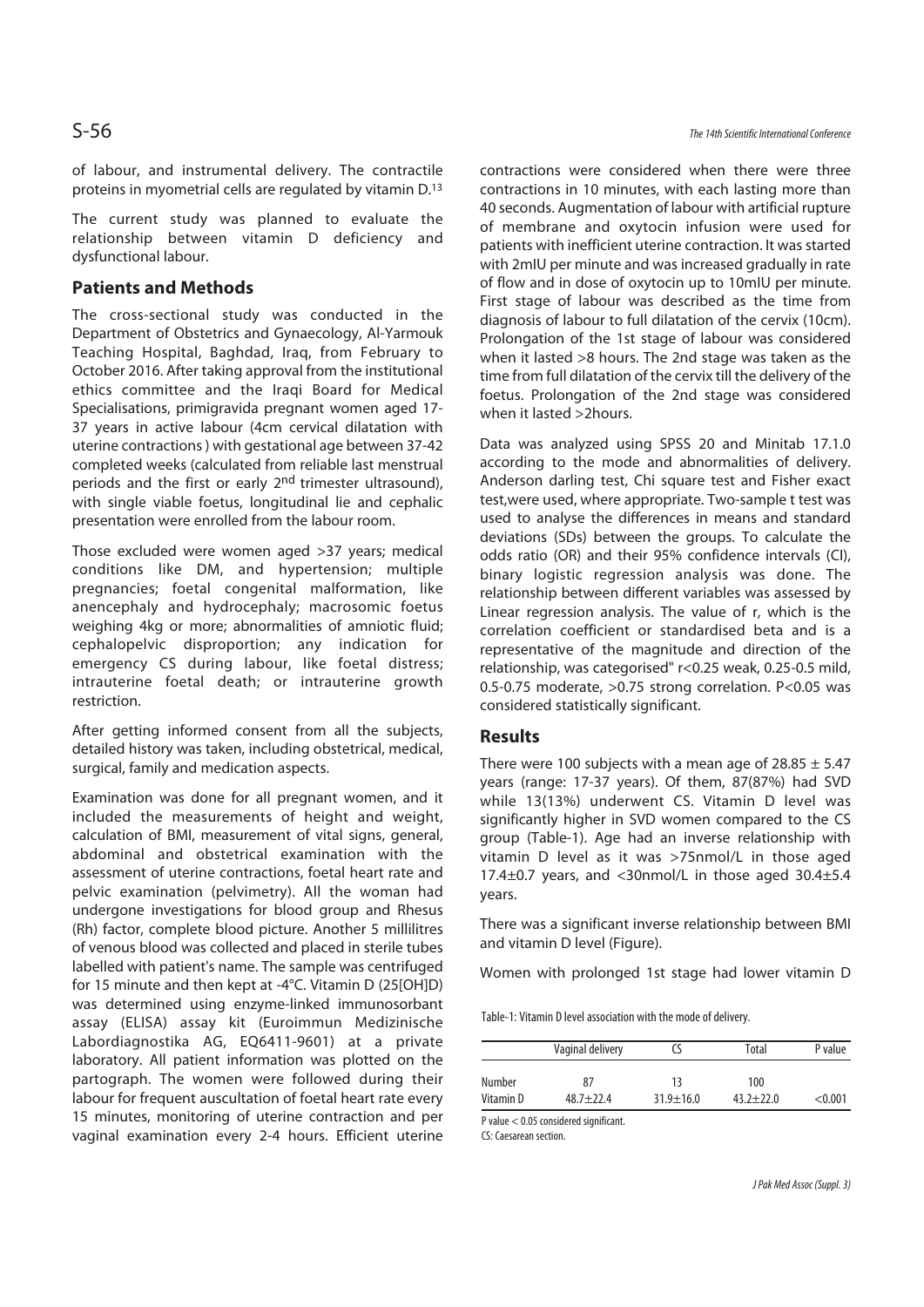## The 14th Scientific International Conference  $\mathsf{S}\text{-}57$

Table-2: Vitamin D level association with prolonged 1st and 2nd stage of labour.

|                     | 1st stage            | Not                   | Total                  | 0R             | 95%CI           | P value |
|---------------------|----------------------|-----------------------|------------------------|----------------|-----------------|---------|
| Number<br>Vitamin D | 6<br>$32.7 \pm 16.7$ | 94<br>$43.9 \pm 22.2$ | 100<br>$43.2 \pm 22.0$ | 0.974          | $0.974 - 1.017$ | 0.237   |
|                     | Stage II prolong     | Not                   | Total                  | 0 <sub>R</sub> | 95%CI           | P value |
| Number              |                      | 93                    | 100                    |                |                 |         |
| Vitamin D           | $28.1 \pm 14.1$      | $44.3 \pm 22.2$       | $43.2 \pm 22.0$        | 0.96           | $0.918 - 1.004$ | 0.075   |

Logistic regression OR : odds ratio; CI: Confidence interval.



with increasing age there are changes in the expression of vitamin D receptors which might affect the outcome of labour.16 Concerning the distribution of age with vitamin D status, there was a clear trend showing that the younger the pregnant women were, the higher level of serum vitamin D there was. In contrast, Gale et al.16 in the United Kingdom reported no significant difference in age between different vitamin D groups. The difference in results could be attributed to differences in dietary habits and lifestyle between the two populations.

Figure: Correlation between body mass index (BMI) and serum level of vitamin D (r: correlation coefficient, R-sq.: coefficient of determination).

level 32.7±16.7nmole/l compared to those without prolongation 43.9±22.2nmole/l, but the association was not significant (p>0.05).

Women with prolonged 2nd stage had lower vitamin D level 28.1±14.1nmolle/l compared to those without prolongation 44.3±22.2nmol/l (p>0.05) (Table-2).

#### **Discussion**

Vitamin D has a significant role in muscle performance and its deficiency is significantly associated with poor skeletal muscle activity in vivo, and it plays a role in obstetrics by regulating contractile proteins of myometrial cells.14

The age of the selected sample ranged 17-37 years, and the mean age of the sample was comparable with earlier studies.15,16 Women of old age were excluded because

Vol. 69, No. 8 (Suppl. 3), August 2019

Significant inverse relationship between BMI and vitamin D level was found in

the current study (P<0.001). Pérez-Lopez et al.17 showed the same inverse association and reported that the use of bodyweight instead of BMI was better predictor of vitamin D deficiency.

The CS rate in the current study was 13% and serum vitamin D was 31.9±16.0nmol/L in this group compared to 48.7±22.4nmol/L in SVD, which means Vitamin D level was significantly higher in SVD women compared to CS women, and this is in agreement with Scholl et al.18 who examined vitamin D in 1153 low-income women in the United States and found an increased CS risk for women with Vitamin D <30nmol/L compared to 50-125 nmol/L level. Merewood et al.<sup>19</sup> in 2009 found an inverse association between serum vitamin D and the CS risk and in their multivariate analysis they reported an adjusted OR of 3.84 with 95% CI being 1.71-8.62.